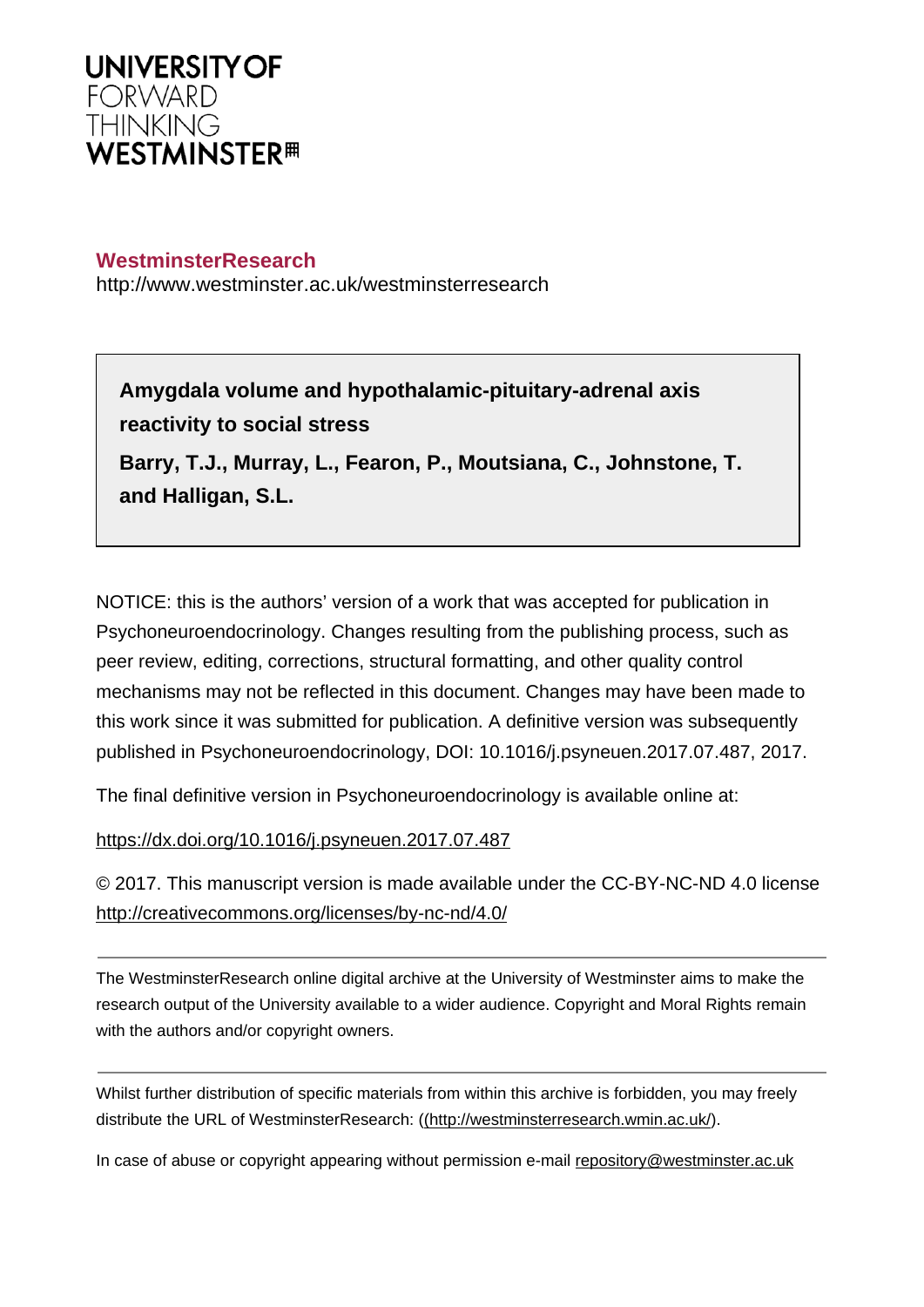Running Head: Amygdala volume and cortisol reactivity

## **Amygdala volume and hypothalamic-pituitary-adrenal axis reactivity to social stress**

Tom J. Barry<sup>ab</sup>, Lynne Murray<sup>cde</sup>, Pasco Fearon<sup>f</sup>, Christina Moutsiana<sup>g</sup>, Tom Johnstone<sup>c</sup>, Sarah L. Halligan he

<sup>a</sup> Experimental Psychopathology Lab, Department of Psychology, The University of Hong Kong, Pokfulam Road, Hong Kong.

<sup>b</sup> Researching Emotional Disorders and Development Lab, Institute of Psychiatry,

Psychology & Neuroscience, King's College London, London, SE5 8AF

c School of Psychology and CLS, University of Reading, Reading, RG6 6AL, UK

d Department of Psychology, Stellenbosch University, Stellenbosch, South Africa

e University of Cape Town, Cape Town, South Africa

f Research Department of Clinical, Educational and Health Psychology, University College

London, 1-19 Torrington Place, London, WC1E 7HB, UK

g Department of Psychology, Faculty of Science and Technology, University of Westminster,

115 New Cavendish Street, London, W1W 6UW, UK

h Department of Psychology, University of Bath, Bath, BA2 7AY, UK

Corresponding author: Sarah L. Halligan, Department of Psychology, University of Bath, Bath, BA2 7AY, UK Tel. +44 1225 386636. Email. [s.l.halligan@bath.ac.uk](mailto:s.l.halligan@bath.ac.uk)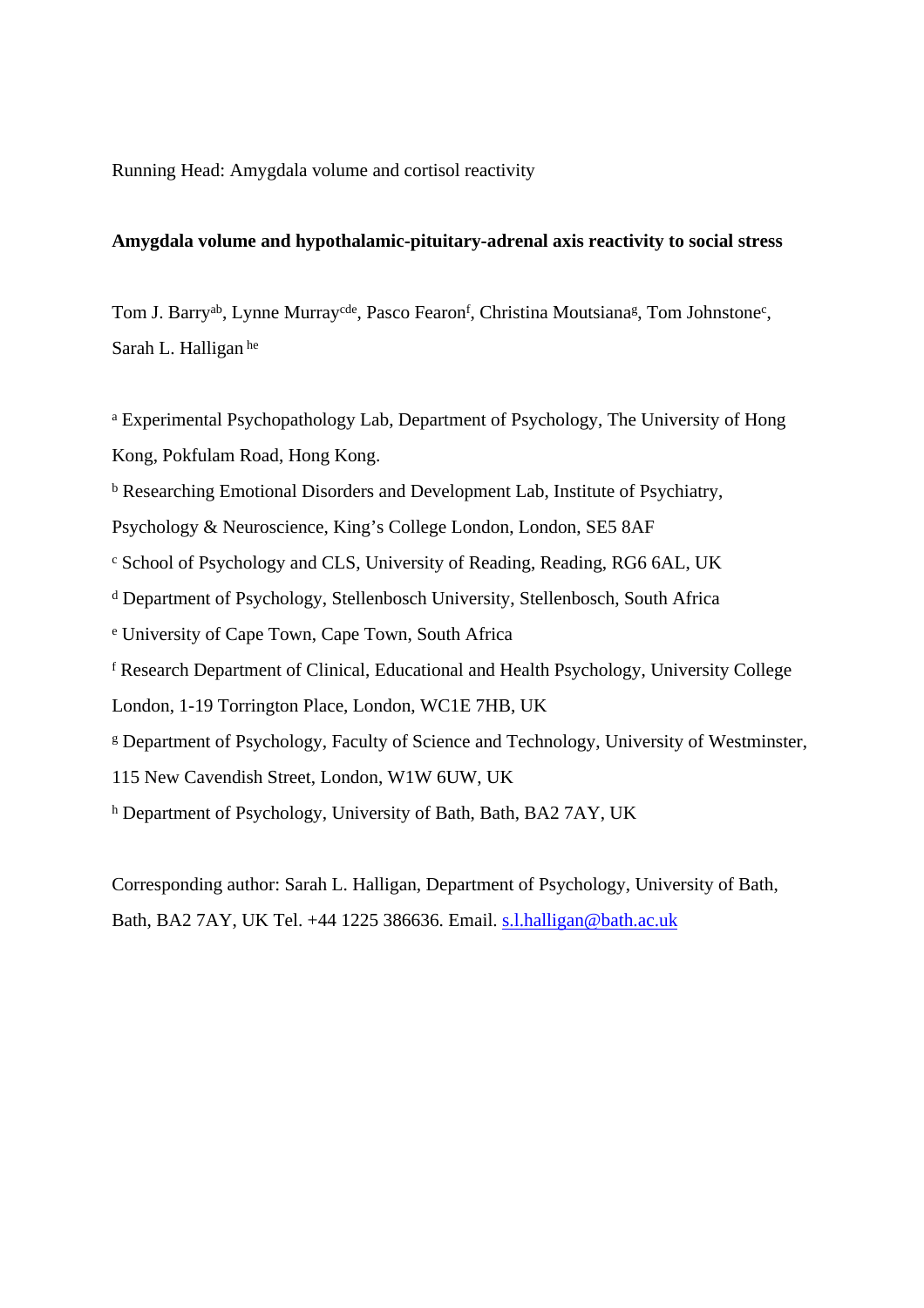### **Abstract**

The amygdala plays a central role in emotional processing and has an activating influence on the hypothalamic-pituitary-adrenal (HPA) axis. Structural changes in the amygdala have been associated with early adversity and, in principle, may contribute to the later emergence of emotional pathologies by influencing the way that the brain responds to stress provocation. The present study examined the relationship between amygdala volumes and cortisol secretion in response to a social stressor among young adults who were or were not exposed to maternal postnatal depression (PND) early in development (referred to as PND offspring and controls, respectively). Hierarchical Linear Modelling (HLM) revealed that, on a sample-wide level, there was no evidence of a relationship between total amygdala volume, or the volume of the right or left hemisphere amygdala taken separately, and cortisol reactivity. Unexpectedly, for PND offspring, larger right hemisphere amygdala volume was associated with lower cortisol reactivity in response to stress, an effect that was not apparent in control offspring. We conclude that the relationship between amygdala volumes and stress reactivity may not be as clear as previous models suggested.

Keywords: depression, stress sensitivity, cortisol, amygdala, hypothalamic-pituitaryadrenal axis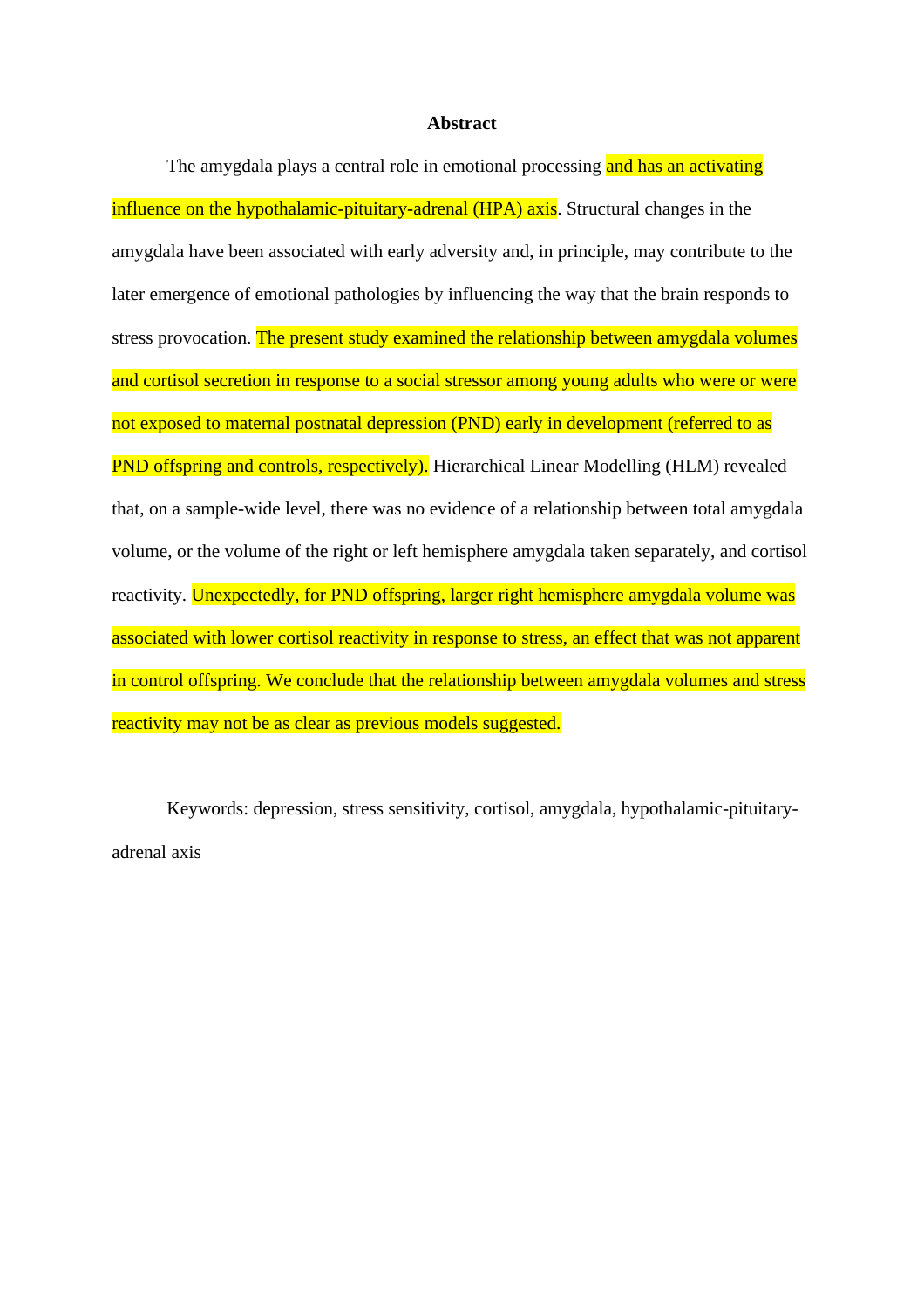Tom J. Barry 3

### **1. Introduction**

Structural alterations in the amygdala have been associated with environmental adversities during early development. Enlarged amygdala volumes have been observed in samples of orphanage reared children, where environments are characterised by neglect (Tottenham et al., 2010); and in the context of chronic maternal depressive symptoms, an association hypothesised to be due to the withdrawn parenting typical of maternal depression (Lupien et al., 2011). In our own research we found that infant attachment insecurity, which may arise as a consequence of depression-related parenting difficulties, predicted greater total amygdala volume (Moutsiana et al., 2015), but we did not find direct effects of maternal depression.

The amygdala plays a central role in emotional processing and responding, and, correspondingly, studies have linked greater amygdala volumes with negative affectivity (Holmes et al., 2012), sensitivity to negative experiences (Barros-Loscertales et al., 2006; Gerritsen et al., 2012), and elevated anxiety (Baur, Hanggi, & Jancke, 2012; Tottenham et al., 2010). Such associations may partly arise due to limbic system influences on the HPA axis. The amygdala can have an activating influence on the HPA stress response system (Pruessner et al., 2010; Herman, Ostrander, Mueller, & Figueiredo, 2005), particularly in relation to psychological stressors (Hand et al., 2002). This effect is predominantly mediated by central or medial amygdaloid nuclei, and is part of a larger system of limbic control (Herman et al.,  $2005$ ).

Despite the evidence for amygdala modulation of HPA responding, there has been limited direct examination of whether volumetric alterations in amygdala, as identified in some at risk groups of humans, are related to HPA activity, and the available evidence is mixed. A study of 24 unipolar depressed inpatients and 14 healthy controls found no association between amygdala volume and basal cortisol secretion (Kronenberg et al., 2009).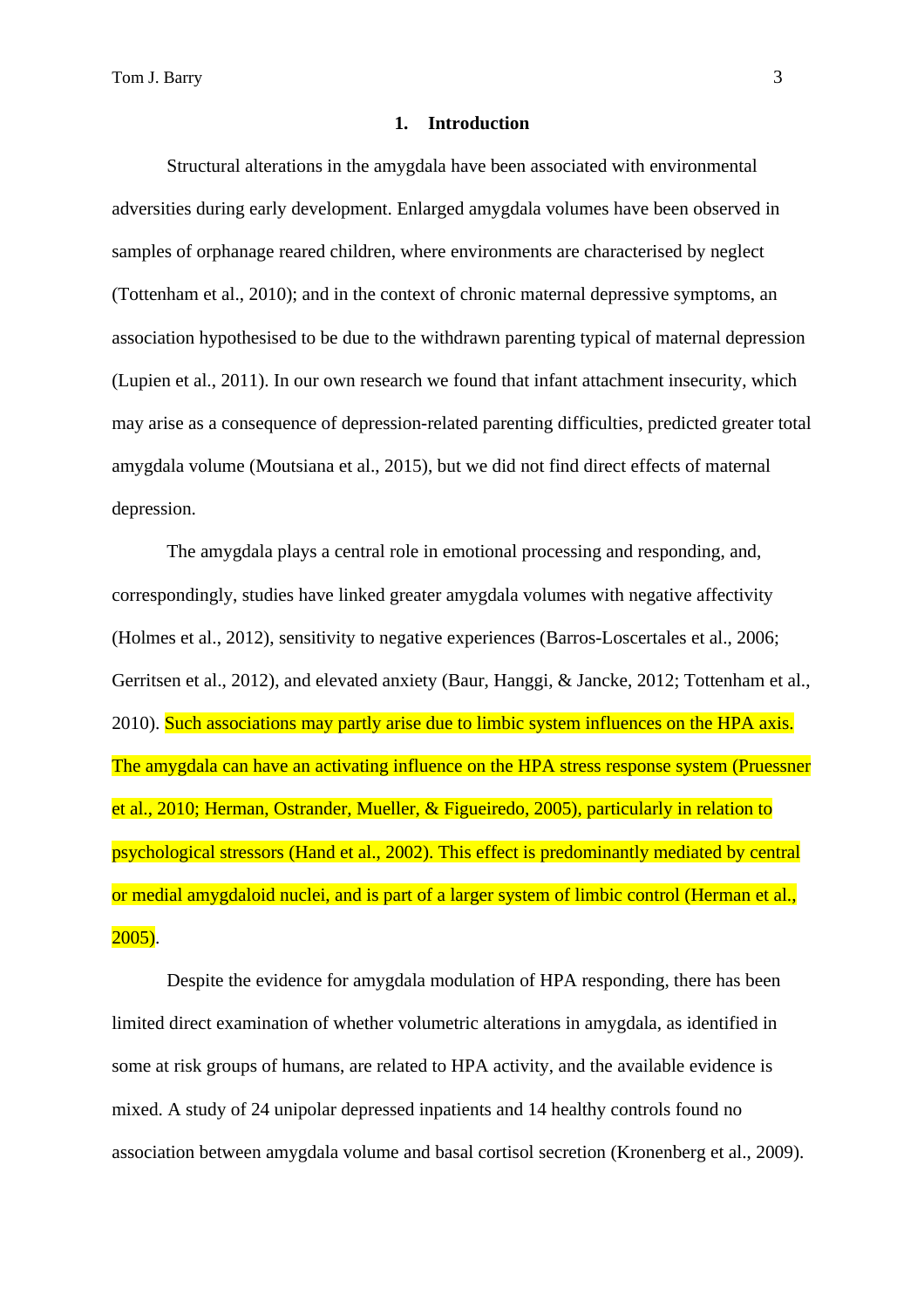A second study of 76 unipolar depressed inpatients similarly found no overall evidence that amygdala volume was related to cortisol secretion in response to the combined dexamethasone-corticotrophic releasing hormone test (although there was tentative evidence that greater amygdala volume at baseline was positively associated with normalisation of HPA response to challenge following antidepressant treatment) (Schuhmacher et al., 2012). Further, research which identified larger amygdalae in trauma exposed versus non-exposed individuals also found no association between amygdala volumes and cortisol secretion in response to dexamethasone test (Cacciaglia et al., 2017). Importantly, none of these studies examined HPA activation in response to *psychological* stress, yet activation by the amygdala may be particularly relevant in this context. One study that did investigate amygdala volumes in relation to cortisol output during the Trier Social Stress Test (TSST) found the relationship to be complex: while there was a positive correlation between amygdala volume and cortisol reactivity for adolescents with major depressive disorder (MDD), control participants showed an inverse association (Klimes-Dougan et al., 2014).

Here, we sought to examine cortisol output in response to the TSST in relation to amygdala volumes in a longitudinally studied sample of 58 young adults (Moutsiana et al., 2015), where participants were originally recruited on the basis of the presence or absence of maternal PND. Previous analyses with this sample have found maternal PND to predict elevated offspring basal morning cortisol secretion at 13-years (Halligan, Herbert, Goodyer, & Murray, 2004), and greater TSST cortisol reactivity at 22-years (Barry et al., 2015). We therefore took account of PND group status and other key factors (gender, overall brain volume, history of depression) in our analyses. We hypothesised that greater amygdala volumes would be associated with heightened reactivity to the TSST. Given the moderation by MDD status reported by Klimes-Dougan et al., (2014) we also tested whether maternal PND related risk of depression similarly moderated effects.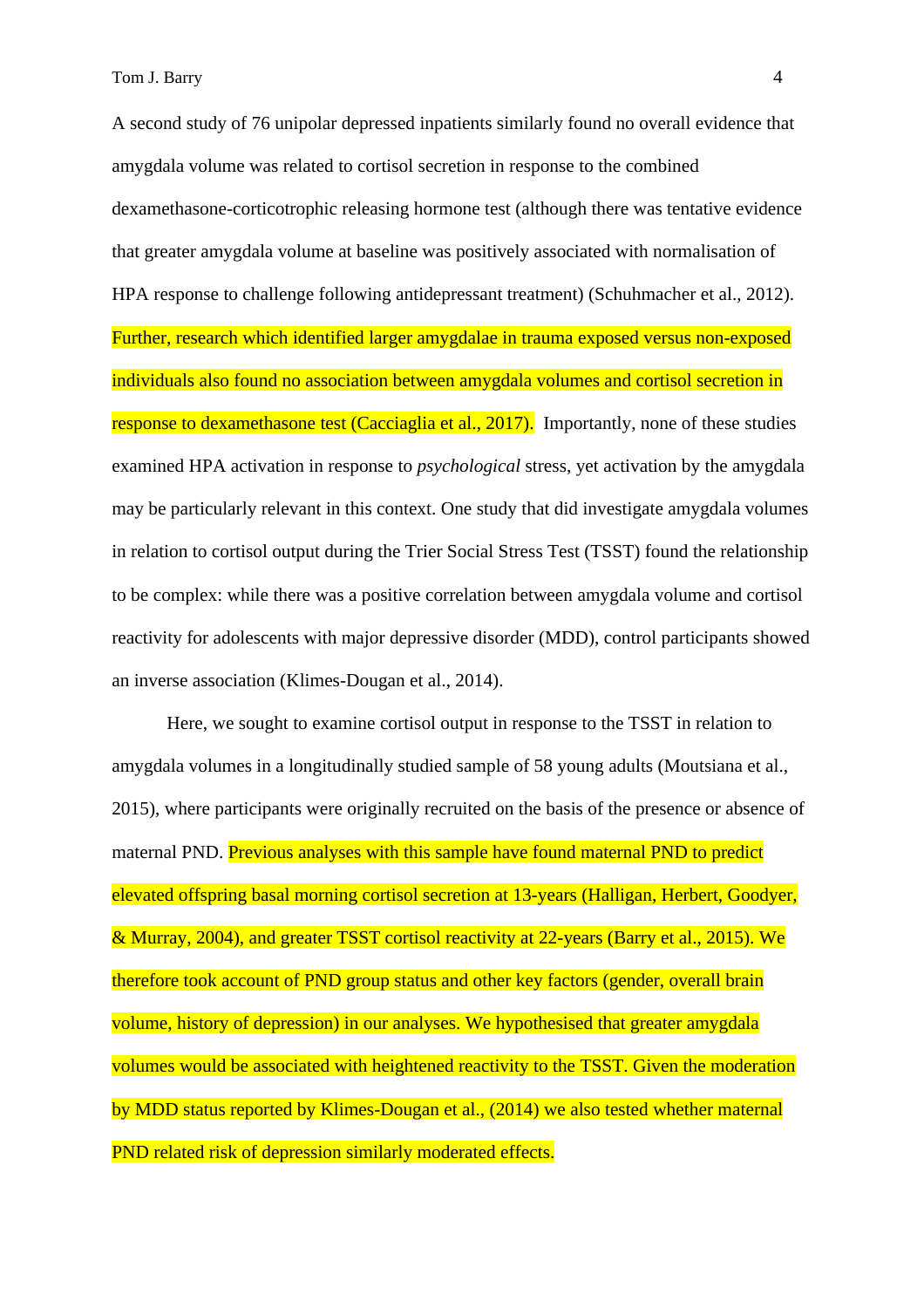#### **2. Method**

The study was approved by the ethics committees of the University of Reading (08/64) and the National Health Service (08H0606115). Participants provided informed consent.

*Participants*: Participants were part of a longitudinal study examining the development of 100 children of postnatally depressed and well mothers from infancy. At age 22 years, 38 offspring of PND mothers and 38 controls were available to attend the university for a day of testing, including a structural MRI scan at 11:00h and the TSST at 15:00h (for details see Barry et al., 2015). Of these, 14 participants met exclusion criteria due to medical conditions which made scanning unsafe (diabetes, epilepsy or metal implants). Loss of scanning data also occurred due to significant structural abnormalities  $(n=2)$ , poor image resolution  $(n=1)$  and incomplete scanning  $(n=1)$ , resulting in a final sample of 58 participants, 27 PND offspring and 31 controls (age  $M = 22.4$ yrs,  $SD = 0.6$ ; females n = 28). As previously reported, there was evidence of selective attrition, with fewer PND (50.9%) versus control group (75.6%) offspring participating ( $\chi^2$  = 5.95, *p* = .015) (Barry et al., 2015).

*TSST*: The TSST is a social stress test that reliably stimulates cortisol secretion. It was administered according to standard protocols, combining a 5-minute mental arithmetic task and a personally relevant speech delivered to a panel of two unresponsive observers (Kudielka, Hellhammer, Kirschbaum, Harmon-Jones, & Winkielman, 2007). Saliva smples were collected via passive drooling prior to TSST instructions, immediately post-test and then 10-, 20-, 30- and 45-minutes post-test. Samples were stored at -20C and later thawed and centrifuged at 3000rpm for 5 minutes to produce clear supernatant fractions of low viscosity. Free cortisol was assayed by luminescence immunoassay (Immuno-Biological Laboratories, Hamburg, Germany). Inter- and intra-assay coefficients of variation were <7%.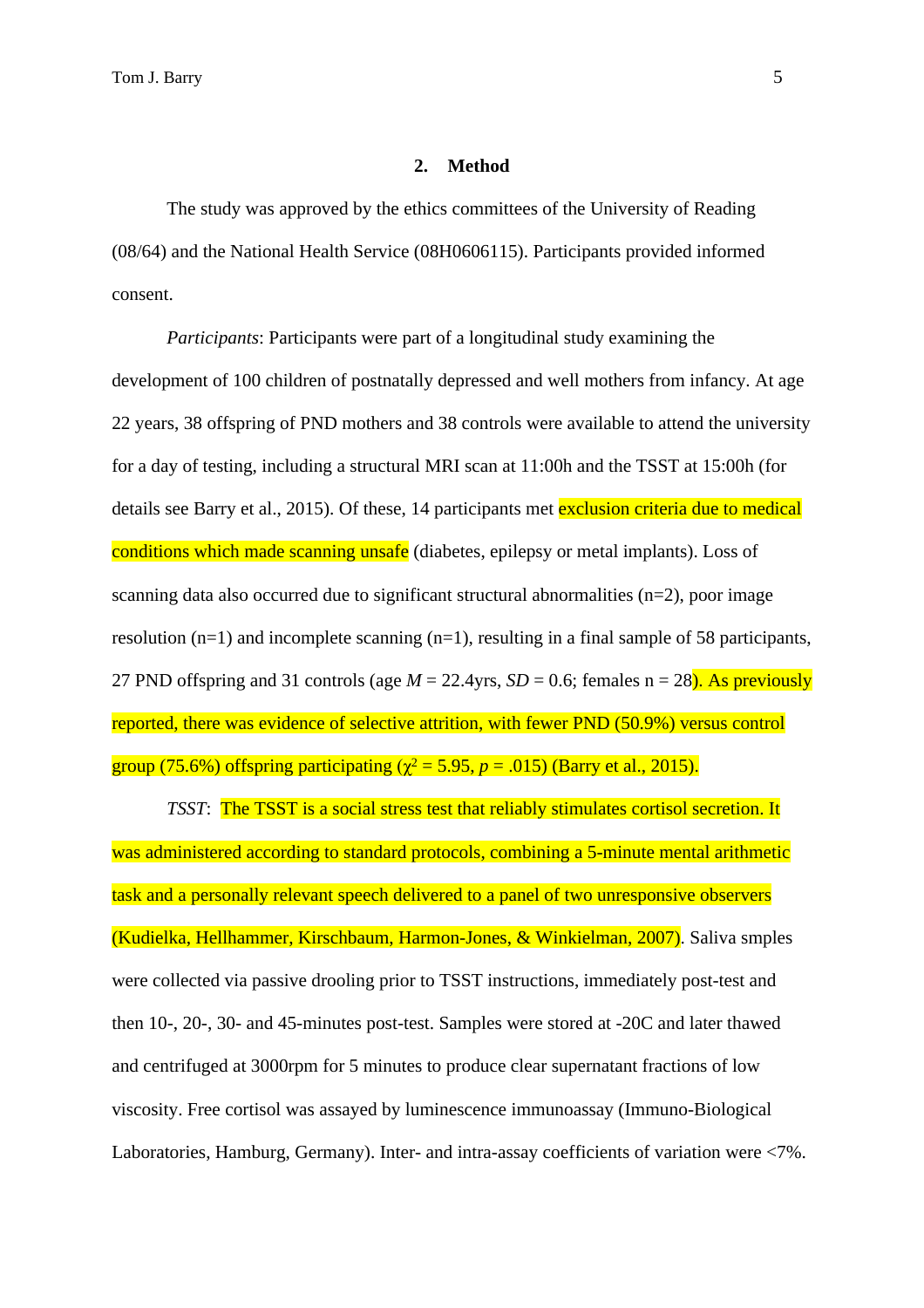*MRI data acquisition and processing:* High-resolution three-dimensional (3D) T1 weighted images were acquired on a 3-T whole-body scanner (Siemens MAGNETOM Trio) with a 12-channel Head Matrix coil. The MRI parameters of the 3D magnetization-prepared rapid gradient-echo (3D-MPRAGE sequence) were the following: (FOV=  $250 \times 250$  mm2, TR/TE/TI/FA = 2020 ms /2.52 ms /1.1/9 $^{\circ}$ ). Images were acquired with an in-plane spatial resolution of 0.9765 mm and 176 contiguous sagittal 1 mm thick slices, generating nearly isotropic three-dimensional MR data sets for accurate volumetric MR measurements. Data processing was conducted using FSL version 4.1.8 (FMRIB's Software Library: [www.fmrib.ox.ac.uk/fsl](http://www.fmrib.ox.ac.uk/fsl)). Non-brain tissue was removed from the high resolution anatomical images using BET (Smith, 2002), and remaining voxels summed to give an estimate of the total intracranial volume per participant, which we used as a covariate in analyses. Volume of interest analysis was carried out using individual amygdala masks using the automated FSL tool, FIRST version 1.2 (FMRIB's Integrated Registration and Segmentation Tool). Manual checks identified no segmentation errors. Non-zero voxels/volumes within the masks were calculated in mm<sup>3</sup>using Fslstats (<http://fsl.fmrib.ox.ac.uk/fsl/fslwiki/Fslutils>).

*Statistical analysis:* Missing cortisol data (6% of samples due to insufficient saliva) were estimated using the SPSS Expectation-Maximization algorithm based on available cortisol samples. Four outliers (±3 *SD* from the mean) were excluded from analyses. Cortisol values were log transformed to reduce skew. The relationships between total amygdala volume, as well as right and left hemisphere amygdala volumes, and cortisol reactivity over the TSST were analysed using separate two-level HLMs conducted in MLwiN 2.28 (<http://www.bristol.ac.uk/cmm/software/mlwin/>). A level-1 model estimated the intercept and linear and quadratic slopes of change of log transformed cortisol reactivity over the TSST, with times coded as decimals of the actual time in minutes. Level-2 models estimated the variance in the intercept and slopes that were predicted by person-level differences in total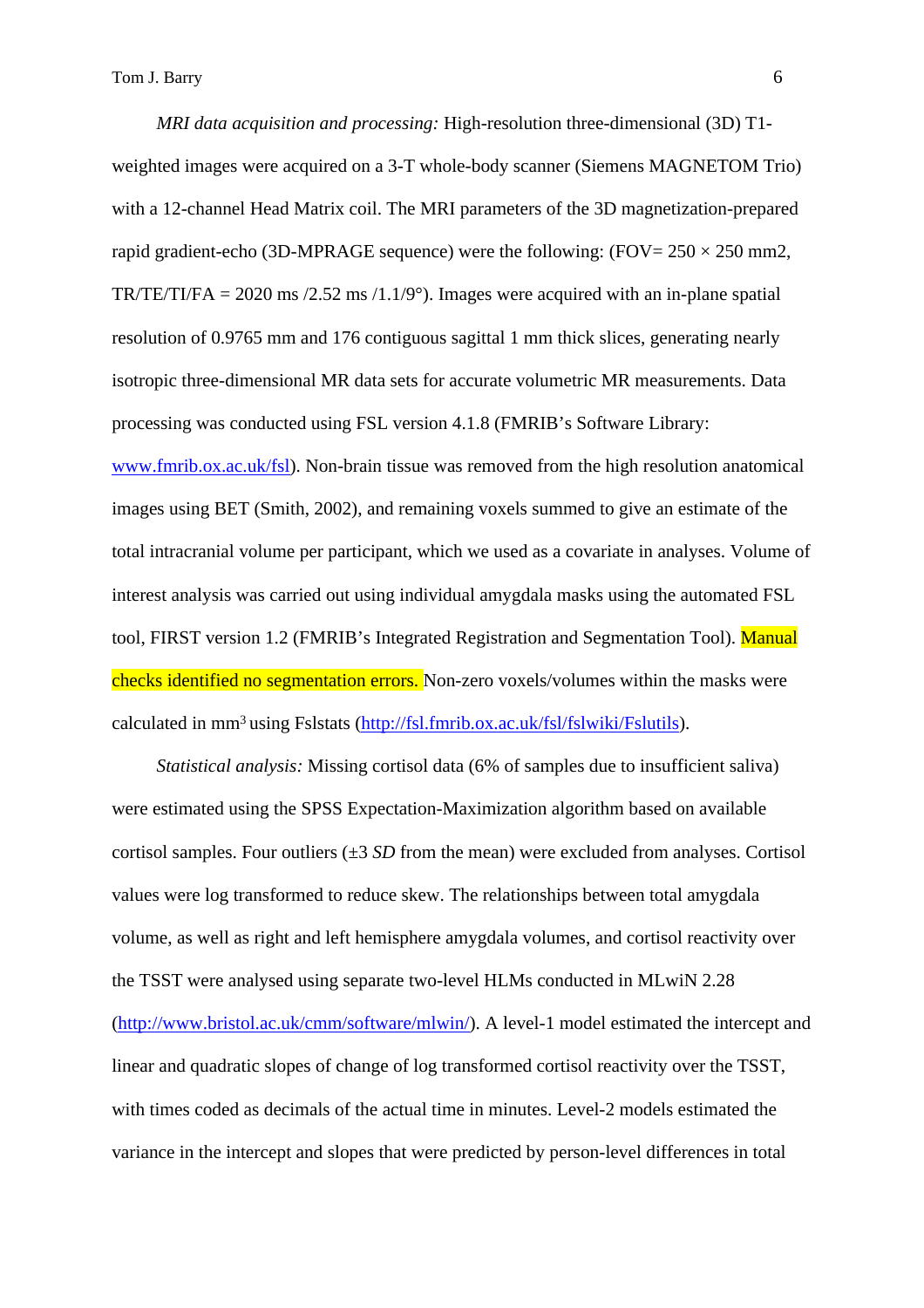and right and left hemisphere amygdala volume separately. The effects of gender and whole brain volume were controlled for due to established relationships with cortisol reactivity and amygdala volume. We also examined whether maternal PND moderated any of the effects of amygdala volume on cortisol reactivity, by including PND group status (present/absent) in level 2 models as a main effect and in interaction with amygdala volumes.

#### **3. Results**

Sample characteristics are presented in Table 1. The level-1 model evidenced sufficient variation in cortisol parameters between participants to support modelling as a function of other variables (see Barry et al., 2015).

# **3.1 Cortisol reactivity and amygdala volumes**

Cortisol reactivity over time was modelled as a function of amygdala volume, controlling for the effects of gender and whole brain volume (see Table 2). Neither total amygdala volume, nor right or left hemisphere amygdala volumes predicted significant variance in the intercept or the linear or quadratic slopes for cortisol reactivity over time. As previously reported for these data (Barry et al., 2015), gender predicted a significant amount of the variance in the linear and quadratic slopes of cortisol reactivity over time, such that males showed greater cortisol reactivity than females.

## **3.2 Interaction and sub-group analyses**

Building on the above models, we examined PND group status as a potential moderator of outcomes. There was no significant interaction between PND group status and total amygdala volume for the cortisol intercept,  $B = -3.69$ ,  $SE = 2.78$ ,  $\chi^2(1) = 1.76$ ,  $p = .18$ . However, there were significant PND by amygdala interactions in relation to both linear,  $B =$  $-3.11$ , *SE* = 1.49,  $\chi^2(1) = 4.34$ ,  $p = .037$ , and quadratic slopes, *B* = 0.57, *SE* = 0.27,  $\chi^2(1) =$ 4.65,  $p = .031$ . Post hoc, within group analyses indicated that for the PND group, there were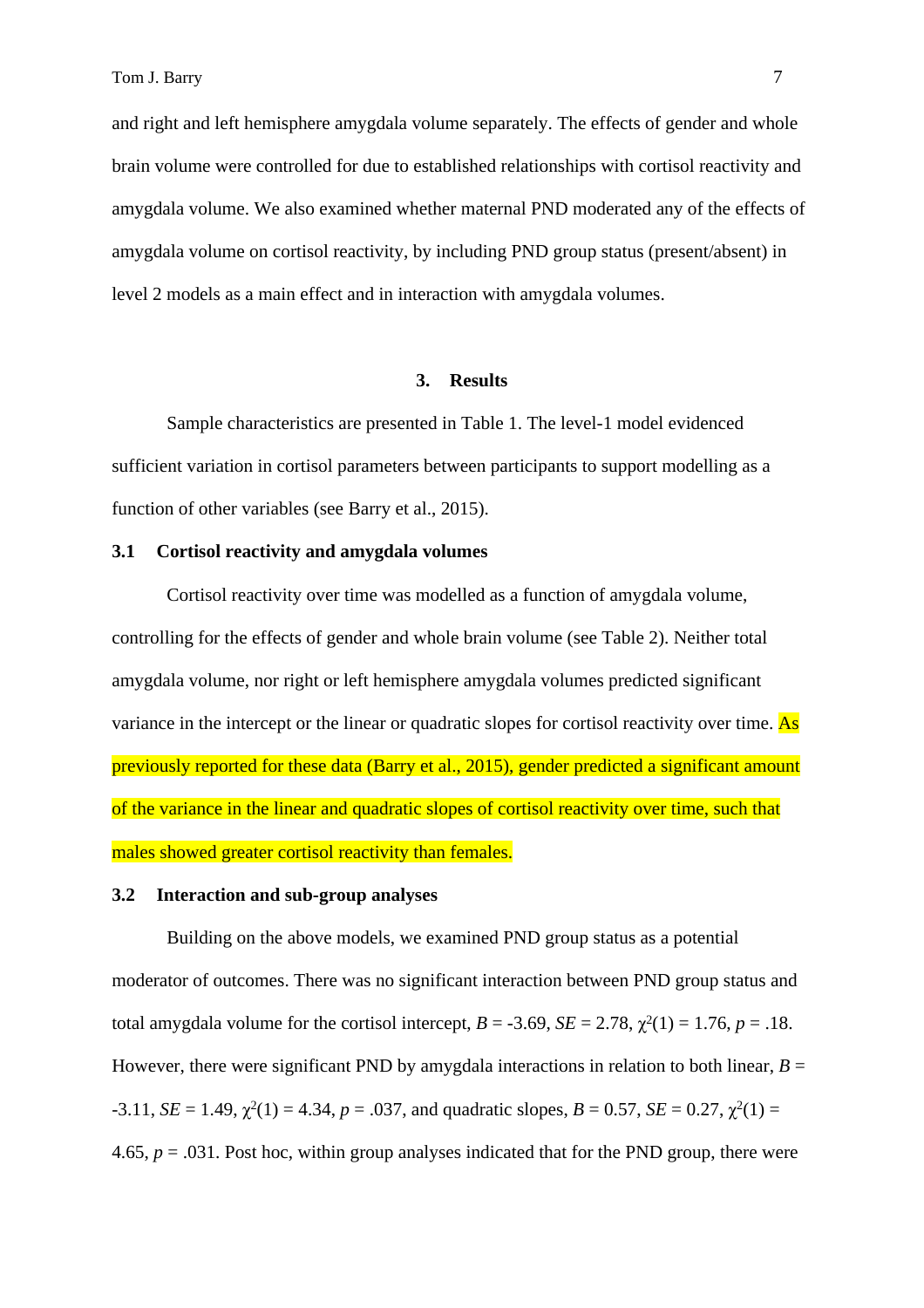non-significant trends for amygdala volume to predict the intercept,  $B = -2.85$ ,  $SE = 1.58$ ,  $\chi^2(1) = 3.24$ ,  $p = .072$ , the linear slope,  $B = -1.83$ ,  $SE = 0.98$ ,  $\chi^2(1) = 2.78$ ,  $p = .061$ , and the quadratic slope,  $B = 0.31$ ,  $SE = 0.18$ ,  $\chi^2(1) = 3.08$ ,  $p = .079$ . In the control group there were no significant associations between amygdala volume and any cortisol estimate (all *p* > .186).<sup>1</sup>

Follow up analyses examined amygdala volumes by laterality. For right amygdala volume, the PND by amygdala volume interaction term was a significant predictor of both the linear slope,  $B = -5.20$ ,  $SE = 2.06$ ,  $\chi^2(1) = 5.76$ ,  $p = .012$ , and the quadratic slope,  $B =$  $0.93$ , *SE* = 0.37,  $\chi^2(1)$  = 6.46, *p* = .011, but not the cortisol intercept, *B* = -3.51, *SE* = 3.87,  $\chi^2(1) = 0.82$ ,  $p = .37$ . Again, post-hoc within group analyses indicated that for the PND group, right amygdala volume was not a predictor of the cortisol intercept,  $B = -1.37$ ,  $SE =$ 2.36,  $\chi^2(1) = 0.34$ ,  $p = .56$ , but was significantly associated with the linear slope,  $B = -3.51$ ,  $SE = 1.35$ ,  $\chi^2(1) = 6.76$ ,  $p = .009$ , and the quadratic slope,  $B = 0.62$ ,  $SE = 0.24$ ,  $\chi^2(1) = 6.56$ ,  $p$  $= .010$ . By contrast, in the control group there were no significant associations between right amygdala volume and any cortisol estimate, all *p* > .22. Analyses of left amygdala found no

<sup>&</sup>lt;sup>1</sup> As there was a trend ( $p = .074$ ) for lifetime depressive disorder to be more prevalent in PND versus control participants, we investigated whether this potentially accounted for effects. First, we substituted participant depression history present/absent for PND status in analyses of total amygdala volume and found no evidence that offspring depression status moderated any association between amygdala volume and cortisol output. Second, we included offspring depression status as a covariate in PND focused moderator analyses and confirmed that findings were unchanged. No participant was in a current episode of major depression at the time of testing.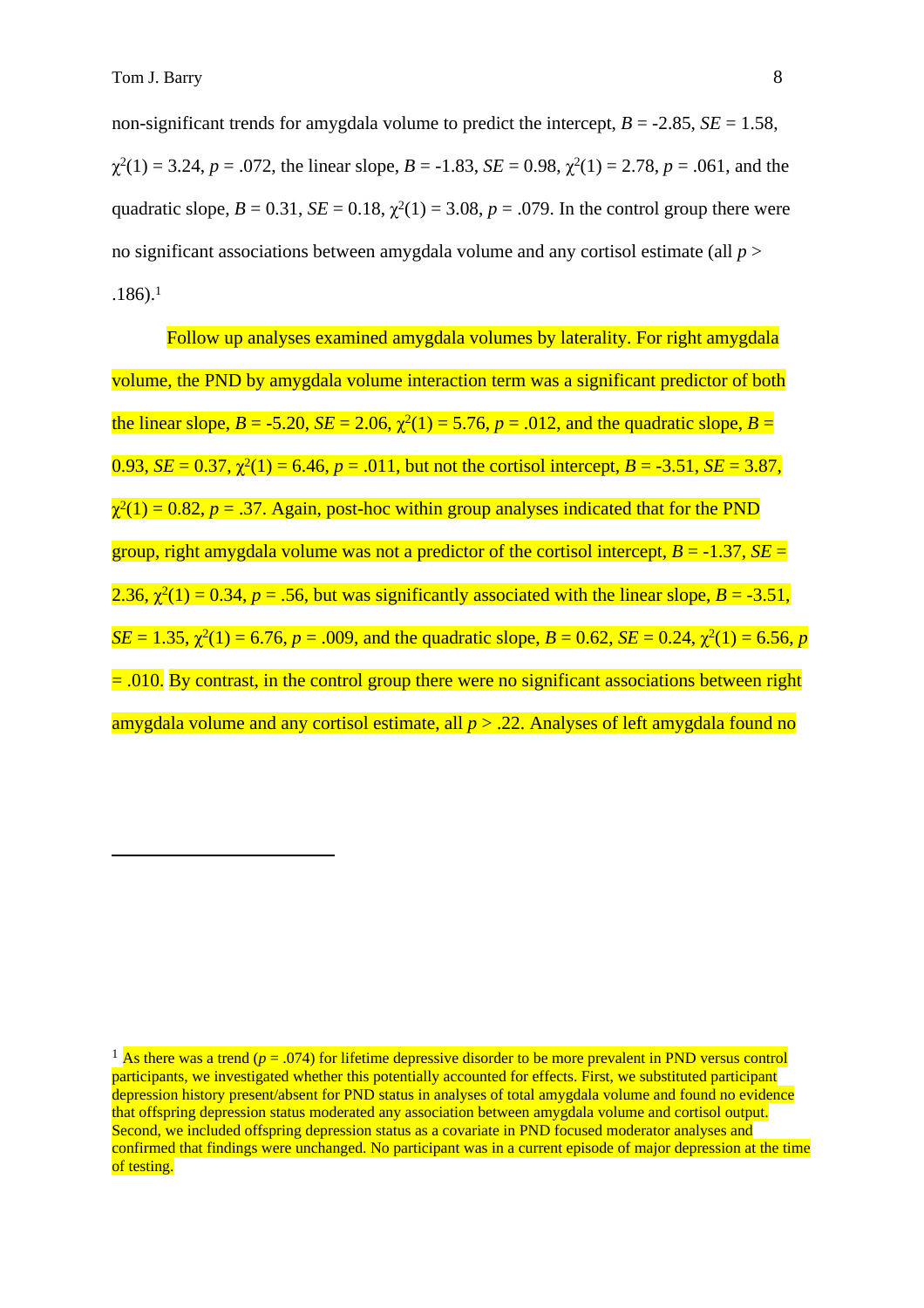evidence of an interaction between volume and PND exposure in relation to any component of cortisol output, all  $p > .21$ .

#### **4. Discussion**

Several existing studies, including our own, have indicated enlarged amygdalae in association with less optimal early environments. However, there has been limited investigation of the potential functional significance of such findings. We sought to address this gap by examining whether there was a positive association between amygdala volume and HPA reactivity in response to a social stressor. Contrary to expectations, on the wholesample level there was no evidence of a relationship between total amygdala volume, or the volume of the right or left hemisphere amygdala taken separately, and cortisol reactivity to the stressor. Secondary analyses provided tentative evidence of an effect of PND exposure on the relationship between amygdala volume and cortisol reactivity. However, the effect identified was not in the predicted direction - for PND offspring (but not controls), volume of the right hemisphere amygdala was *negatively* associated with cortisol reactivity.

Our overall null findings regarding amygdala volume and cortisol reactivity confirm and extend previous findings that amygdala volumes were not related to basal levels of cortisol (Kronenberg et al., 2009) or HPA activity in response to a biological challenge (Schuhmacher et al., 2012; Cacciaglia et al., 2017). However, subgroup analyses yielded effects that were less consistent with existing findings. For control group offspring, there was no relationship between amygdala volumes and reactivity, but for PND offspring, larger right amygdala volumes were associated with reduced linear and increased quadratic slopes for cortisol reactivity over time, that is, reduced increase and faster recovery. This contrasts to previous observations that larger amygdala volumes predicted increased TSST cortisol output for depressed adolescents, but reduced output in non-depressed controls (Klimes-Dougan et al., 2014). It is possible that analytic differences contributed to the discrepant findings. Thus,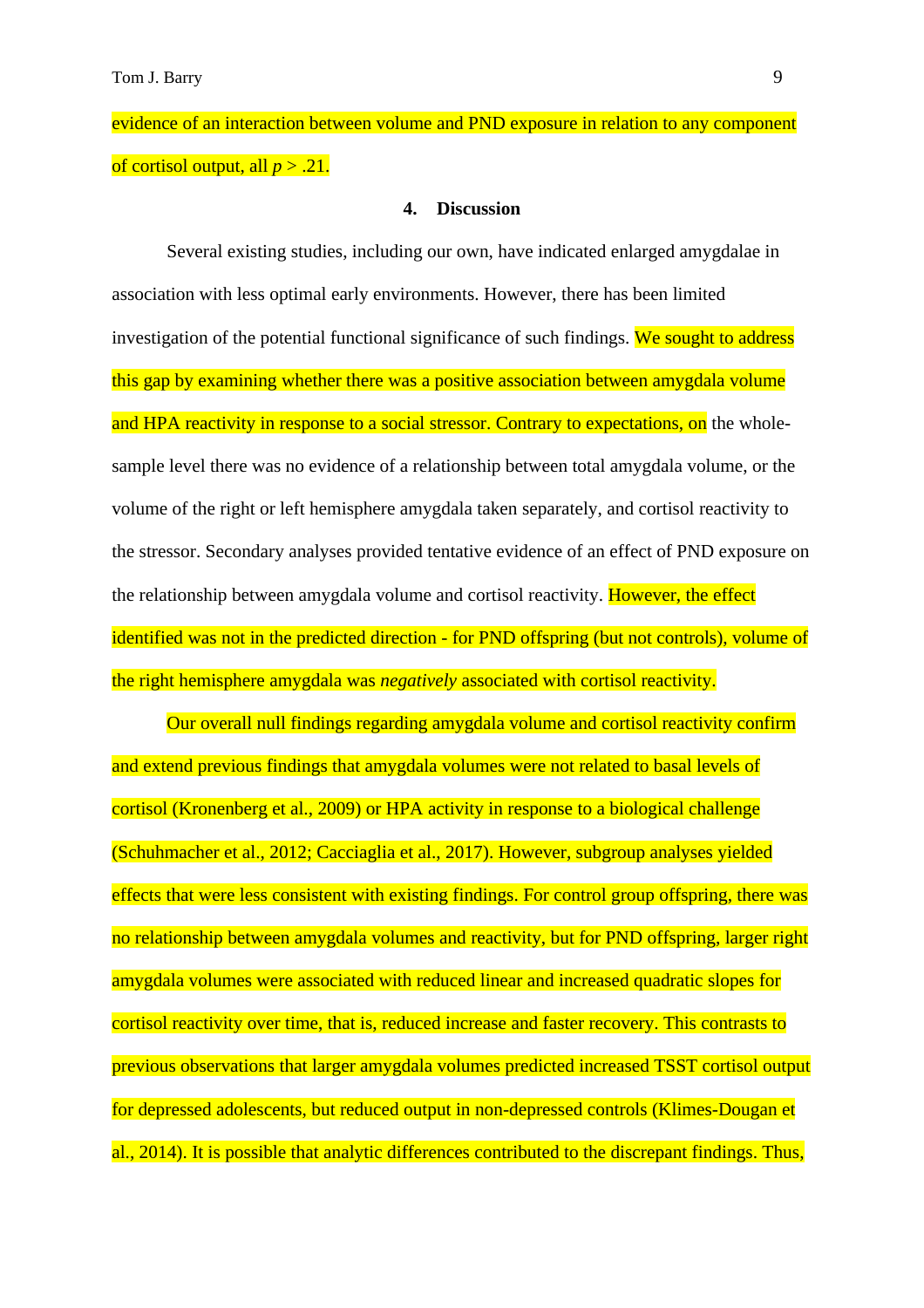we used HLM to model parameters for cortisol starting value, reactivity and recovery, whereas Klimes-Dougan et al. (2014) focused on area under the curve relative to ground, which captures total hormonal output well, but is highly correlated with basal secretion and may index reactivity less precisely. Notwithstanding these differences, it remains difficult to account for the reversed direction of effects across studies. The effect that we observed in the PND group was not accounted for by their own history of depression, but could, in principle, be a function of developmental exposure to maternal disorder (in utero, postnatally or subsequently) or underlying genetic factors.

Although comparable in size to previous studies, the current study had limited power to detect effects. Moreover, we found evidence of selective attrition (Barry et al., 2015), highlighting the potential for bias in our study and in the wider psychobiological literature, where recruitment percentages are not routinely considered. Nonetheless, our findings and those of others suggest that the link between amygdala volumes and HPA reactivity may not be as clear as the equivalent, positive association found for amygdala activity (Weldon et al., 2015; Klimes-Dougan et al., 2014; Taylor et al., 2008). Of course, MRI based measures of neuroanatomy do not directly measure the cellular compartments that determine neural signalling (Lerch et al., 2017). Moreover, the amygdala may particularly be involved in responding to fear stimuli rather than the psychological stress imposed by the social provocation used here (Pruessner et al., 2010; Herman, Ostrander, Mueller, & Figueiredo, 2005). Examination of a wider range of amygdala structural properties and stress responses could be informative.

Our overall null findings regarding the sample-wide association between amygdala volumes and HPA reactivity, and the unexpected pattern of interactions regarding PND exposure, highlight the critical need for volumetric amygdala alterations to be investigated further before conclusions are drawn regarding their significance. It is notable that although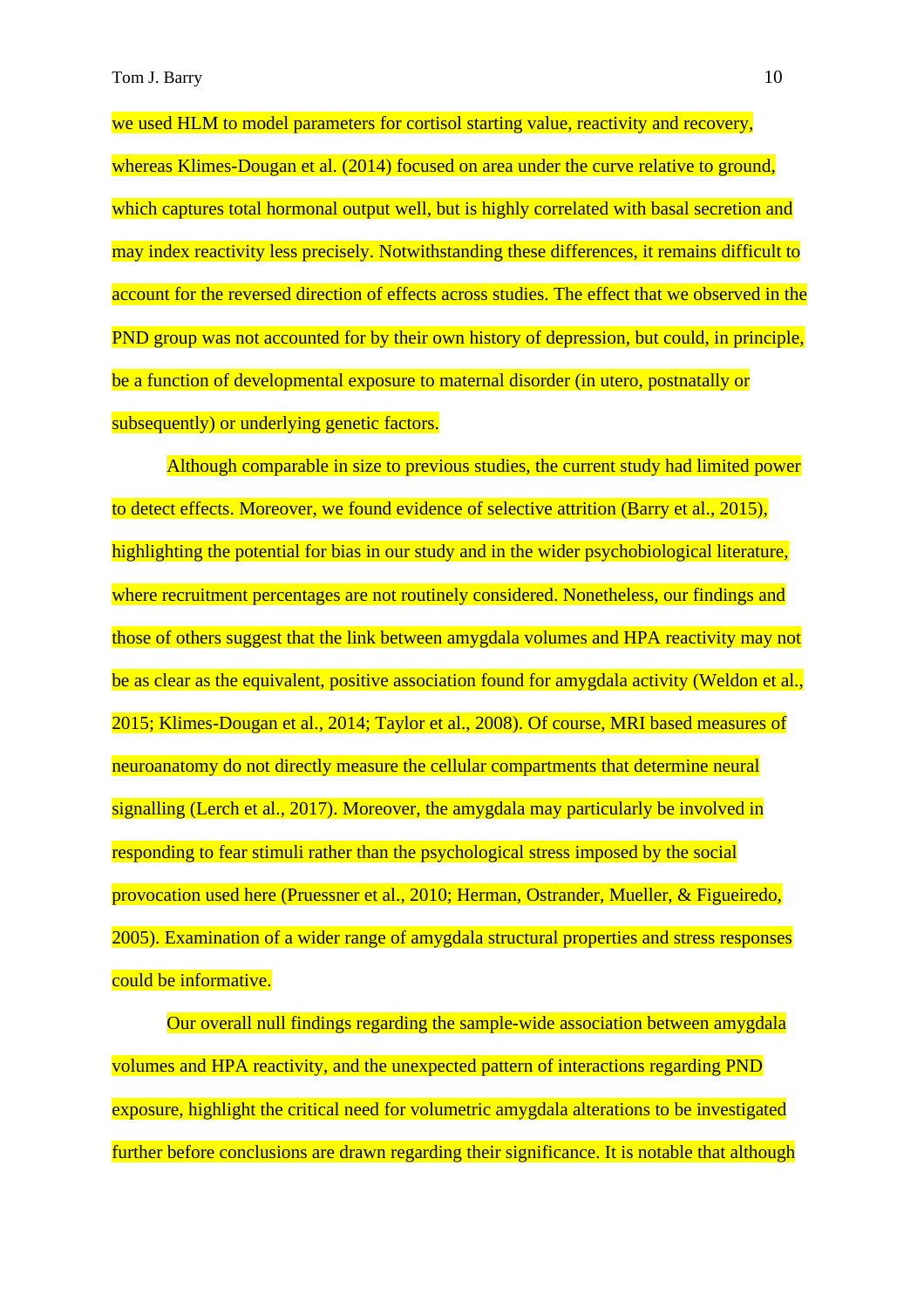several studies have demonstrated enlarged amygdalae in association with less optimal early environments, there is also evidence that *smaller* amygdalae may be present in stress-related psychopathologies such as posttraumatic stress disorder (Morey et al., 2017). More broadly, in the absence of benchmarks for what is pathological in terms of amygdala volumes (or HPA stress response), it is essential to establish the functional significance of findings, as some effects identified in at-risk or clinical groups may reflect adaptation versus dysfunction.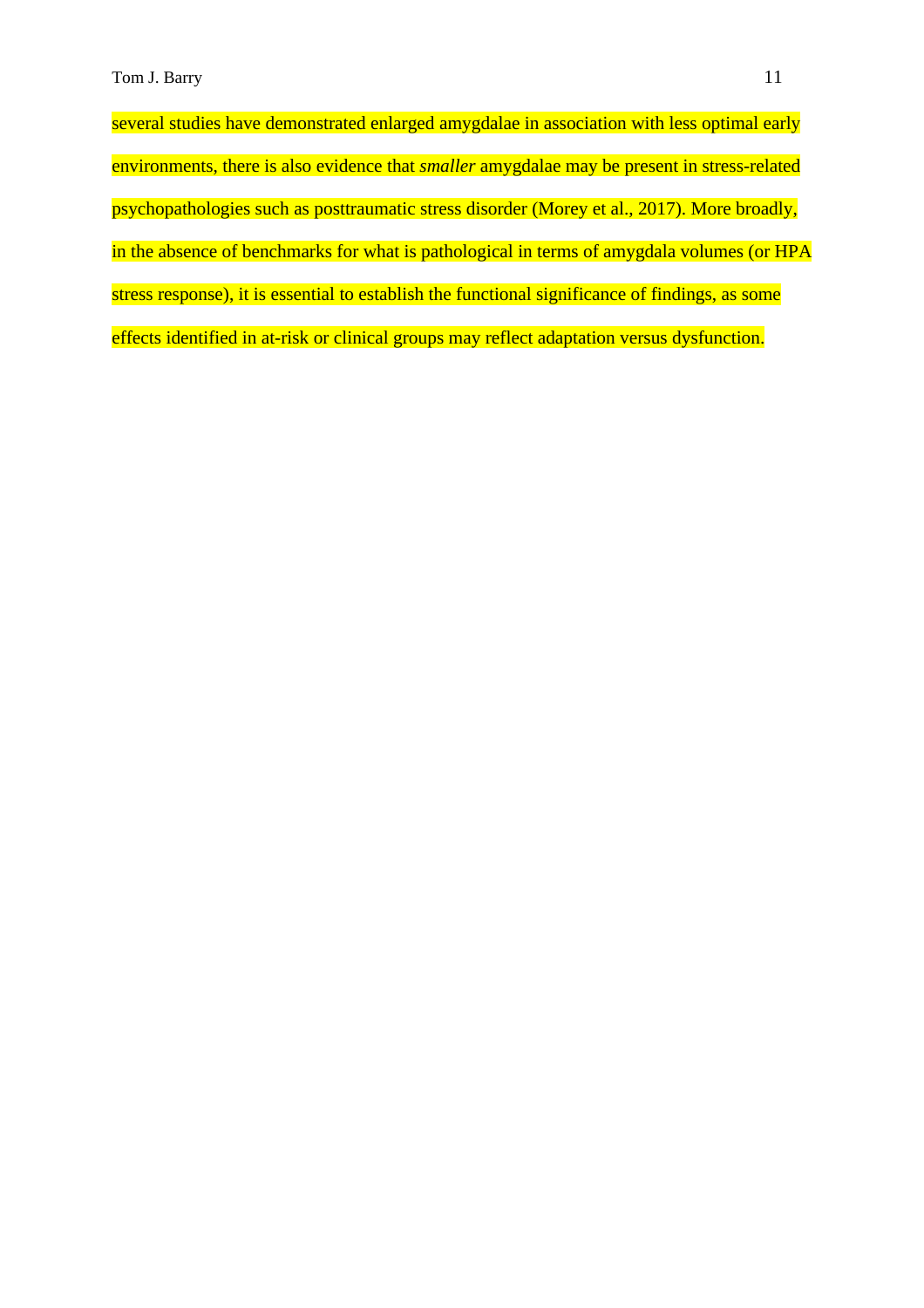# **Acknowledgements:**

This research was funded by Medical Research Council grant G0701514 to SLH and was supported by the Tedworth Charitable Trust. We thank families in our study for their generosity in assisting with our research.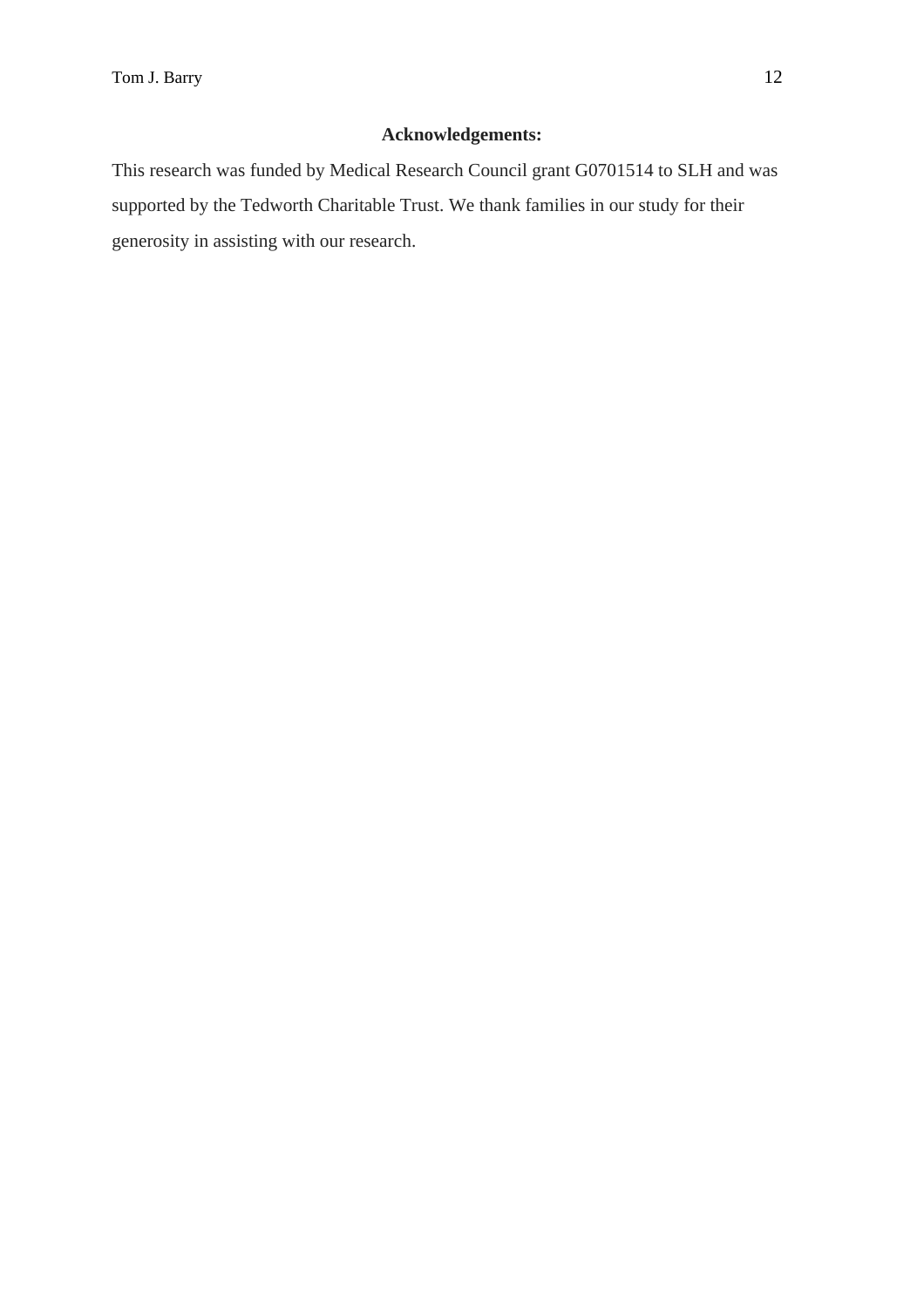### Reference List

- Barros-Loscertales, A., Meseguer, V., Sanjuan, A., Belloch, V., Parcet, M. A., Torrubia, R. et al. (2006). Behavioral Inhibition System activity is associated with increased amygdala and hippocampal gray matter volume: A voxel-based morphometry study. *Neuroimage, 33,* 1011-1015.
- Barry, T. J., Murray, L., Fearon, R. M., Moutsiana, C., Cooper, P., Goodyer, I. M. et al. (2015). Maternal postnatal depression predicts altered offspring biological stress reactivity in adulthood. *Psychoneuroendocrinology, 52,* 251-260.
- Baur, V., Hanggi, J., & Jancke, L. (2012). Volumetric associations between uncinate fasciculus, amygdala, and trait anxiety. *BMC Neurosci., 13,* 4.
- Cacciaglia, R., Nees, F., Grimm, O., Ridder, S., Pohlack, S. T., Diener, S. J. et al. (2017). Trauma exposure relates to heightened stress, altered amygdala morphology and deficient extinction learning: Implications for psychopathology. *Psychoneuroendocrinology, 76,* 19-28.
- Gerritsen, L., Rijpkema, M., van, O., I, Buitelaar, J., Franke, B., Fernandez, G. et al. (2012). Amygdala to hippocampal volume ratio is associated with negative memory bias in healthy subjects. *Psychol.Med., 42,* 335-343.
- Halligan, S. L., Herbert, J., Goodyer, I. M., & Murray, L. (2004). Exposure to postnatal depression predicts elevated cortisol in adolescent offspring. *Biol.Psychiatry, 55,* 376- 381.
- Hand, G. A., Hewitt, C. B., Fulk, L. J., Stock, H. S., Carson, J. A., Davis, J. M. et al. (2002). Differential release of corticotropin-releasing hormone (CRH) in the amygdala during different types of stressors. *Brain Res., 949,* 122-130.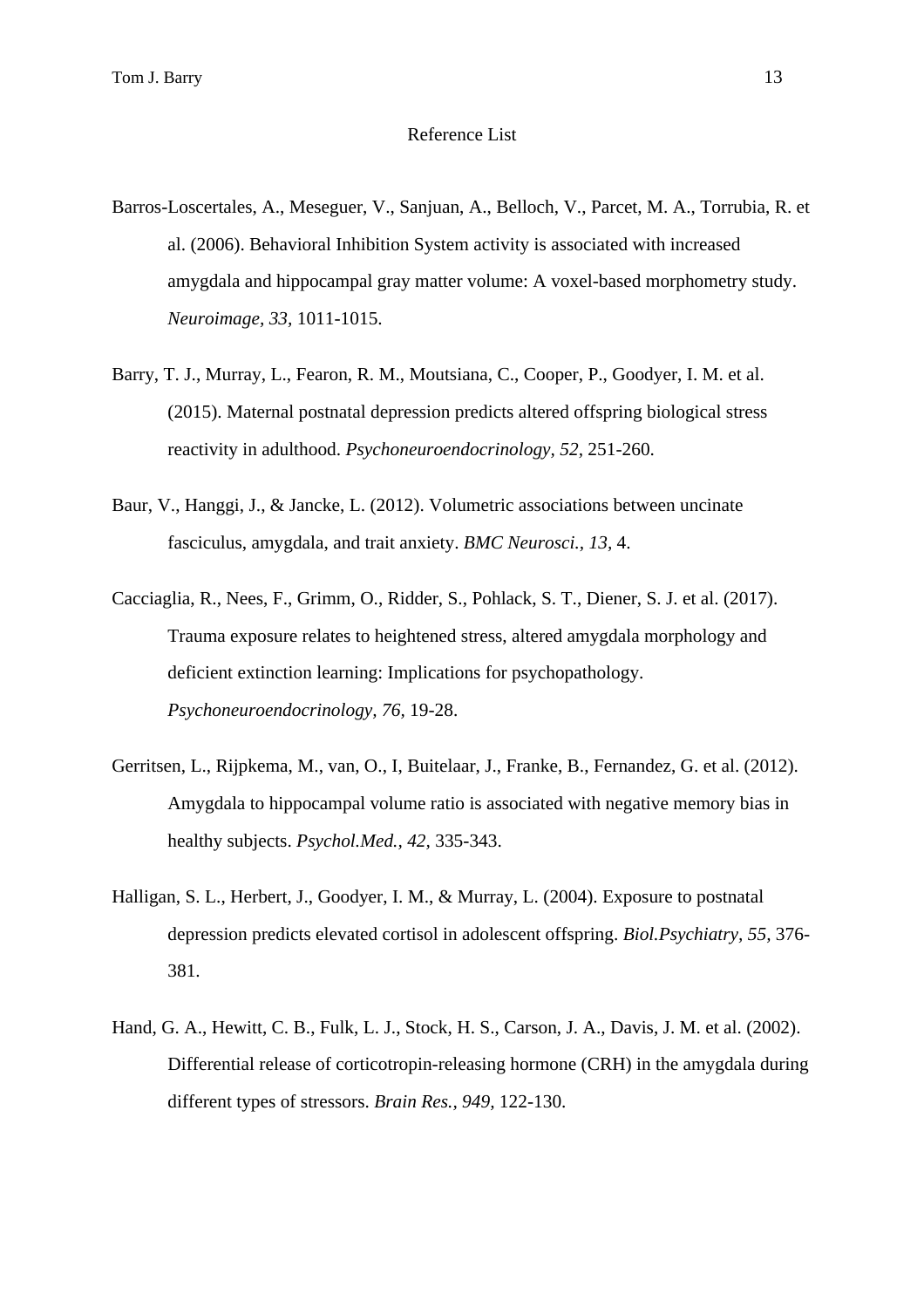- Herman, J. P., Ostrander, M. M., Mueller, N. K., & Figueiredo, H. (2005). Limbic system mechanisms of stress regulation: hypothalamo-pituitary-adrenocortical axis. *Prog. Neuropsychopharmacol. Biol.Psychiatry, 29,* 1201-1213.
- Holmes, A. J., Lee, P. H., Hollinshead, M. O., Bakst, L., Roffman, J. L., Smoller, J. W. et al. (2012). Individual differences in amygdala-medial prefrontal anatomy link negative affect, impaired social functioning, and polygenic depression risk. *J.Neuroscience, 32,* 18087-18100.
- Klimes-Dougan, B., Eberly, L. E., Westlund, S. M., Kurkiewicz, P., Houri, A., Schlesinger, A. et al. (2014). Multilevel assessment of the neurobiological threat system in depressed adolescents: interplay between the limbic system and hypothalamicpituitary-adrenal axis. *Dev.Psychopathol., 26,* 1321-1335.
- Kronenberg, G., Tebartz van, E. L., Regen, F., Deuschle, M., Heuser, I., & Colla, M. (2009). Reduced amygdala volume in newly admitted psychiatric in-patients with unipolar major depression. *J.Psychiat.Res., 43,* 1112-1117.
- Kudielka, B. M., Hellhammer, D. H., Kirschbaum, C., Harmon-Jones, E., & Winkielman, P. (2007). Ten years of research with the Trier Social Stress Test revisited. In E. Harmon-Jones & P. Winkielman (Eds.), *Social neuroscience* (pp. 56-83). New York: Guilford Press.
- Lerch, J. P., van der Kouwe, A. J. W., Raznahan, A., Paus, T., Johansen-Berg, H., Miller, K. L. et al. (2017). Studying neuroanatomy using MRI. *Nat.Neurosci., 20,* 314-326.
- Lupien, S. J., Parent, S., Evans, A. C., Tremblay, R. E., Zelazo, P. D., Corbo, V. et al. (2011). Larger amygdala but no change in hippocampal volume in 10-year-old children exposed to maternal depressive symptomatology since birth. *Proc.Nat.Acad.Sci., 108,* 14324-14329.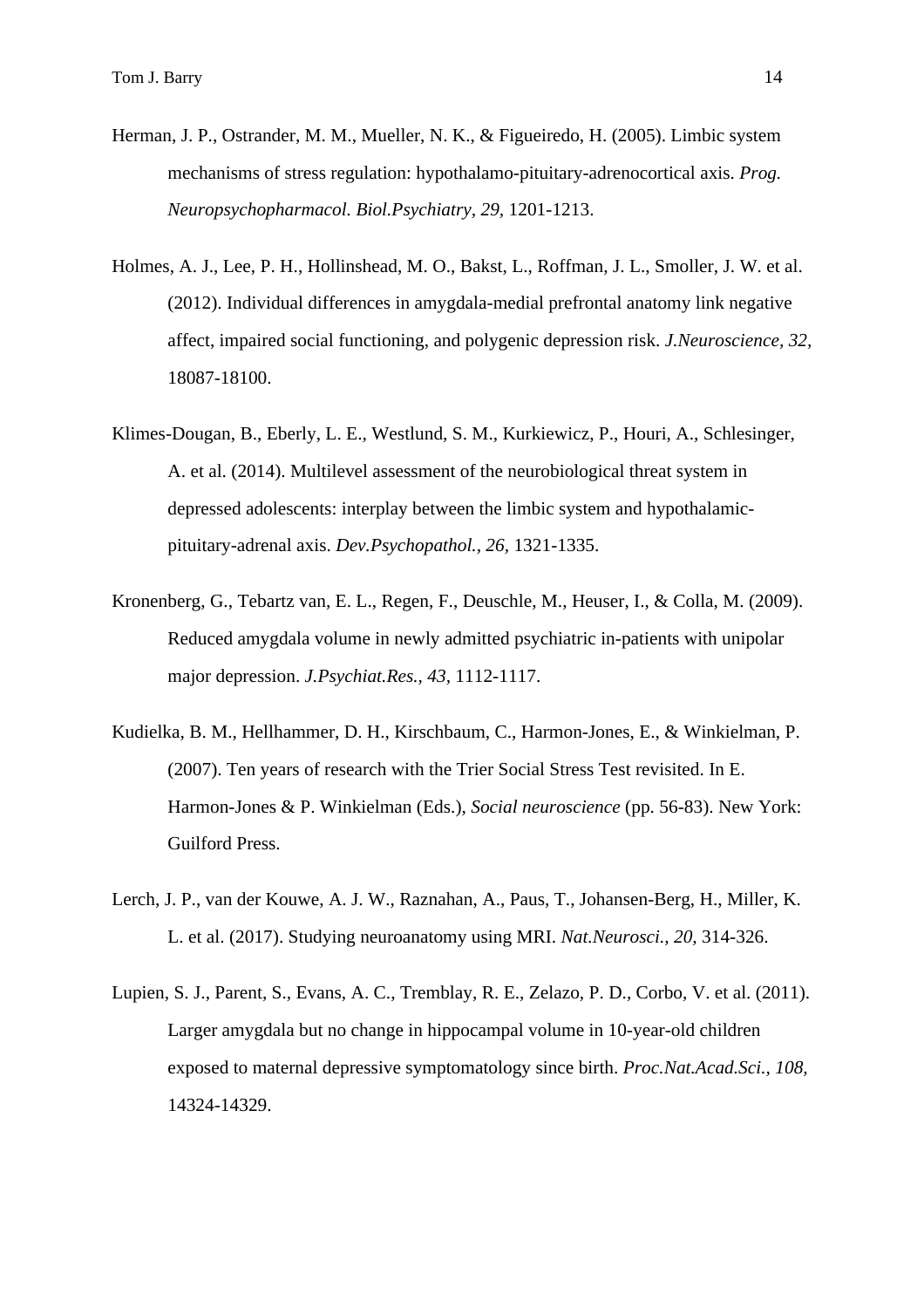- Morey, R., Logue, M., van Rooij, S., Dennis, E., Davis, S., Hayes, J. et al. (2017). 87. Volume of Sub-Cortical Structures in Posttraumatic Stress Disorder from Multi-Site Investigation by ENIGMA and PGC Consortia. *Biol. Psychiatry, 81,* S36-S37.
- Moutsiana, C., Johnstone, T., Murray, L., Fearon, P., Cooper, P. J., Pliatsikas, C. et al. (2015). Insecure attachment during infancy predicts greater amygdala volumes in early adulthood. *J. Child Psychol.Psychiatry, 56,* 540-548.
- Pruessner, J. C., Dedovic, K., Pruessner, M., Lord, C., Buss, C., Collins, L. et al. (2010). Stress regulation in the central nervous system: evidence from structural and functional neuroimaging studies in human populations. *Psychoneuroendocrinology, 35,* 179-191.
- Schuhmacher, A., Mossner, R., Jessen, F., Scheef, L., Block, W., Belloche, A. C. et al. (2012). Association of amygdala volumes with cortisol secretion in unipolar depressed patients. *Psychiatry Res., 202,* 96-103.
- Smith, S. M. (2002). Fast robust automated brain extraction. *Hum. Brain Mapp., 17,* 143-155.
- Taylor, S. E., Burklund, L. J., Eisenberger, N. I., Lehman, B. J., Hilmert, C. J., & Lieberman, M. D. (2008). Neural bases of moderation of cortisol stress responses by psychosocial resources. *J Pers.Soc.Psychol., 95,* 197-211.
- Tottenham, N., Hare, T. A., Quinn, B. T., McCarry, T. W., Nurse, M., Gilhooly, T. et al. (2010). Prolonged institutional rearing is associated with atypically large amygdala volume and difficulties in emotion regulation. *Dev.Sci., 13,* 46-61.
- Weldon, A. L., Hagan, M., Van, M. A., Jacobs, R. H., Kassel, M. T., Hazlett, K. E. et al. (2015). Stress Response to the Functional Magnetic Resonance Imaging Environment in Healthy Adults Relates to the Degree of Limbic Reactivity during Emotion Processing. *Neuropsychobiology, 71,* 85-96.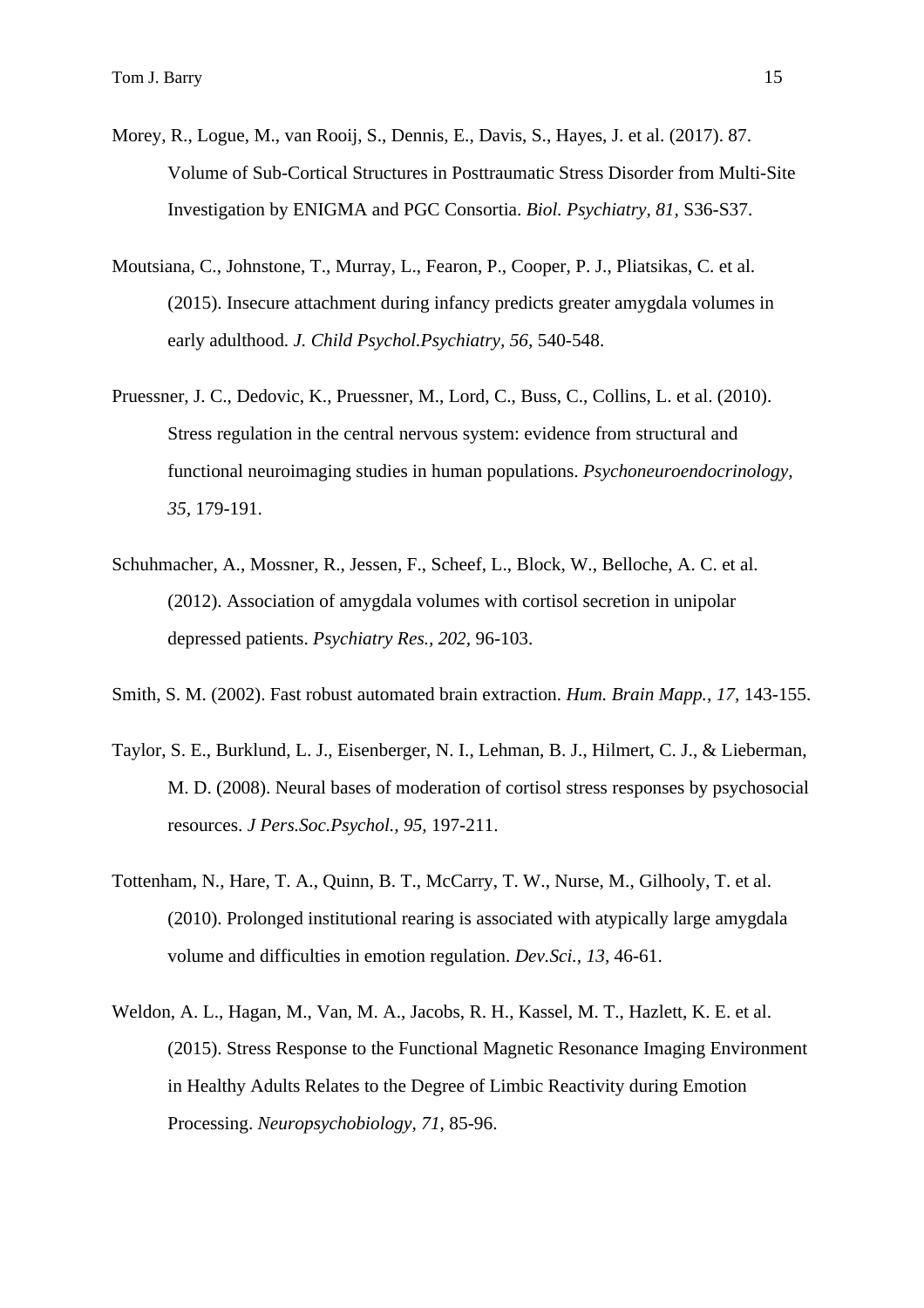|                                                                  | Whole<br>Sample<br>$N=58$ | <b>PND</b><br>$n = 27$ | Control<br>$n = 31$  |  |  |  |  |
|------------------------------------------------------------------|---------------------------|------------------------|----------------------|--|--|--|--|
| Age, $M(SD)$                                                     | 22.4(.6)                  | 22.4(0.6)              | 22.4(0.7)            |  |  |  |  |
| Proportion of males                                              | 51.7%                     | 48.1%                  | 54.8%                |  |  |  |  |
| Proportion with a history of depressive<br>disorder <sup>1</sup> | 29.3%                     | 40.7%                  | $19.4%$ <sup>+</sup> |  |  |  |  |
| Proportion with current medication usage <sup>2</sup>            | 12.1%                     | 11.1%                  | 12.9%                |  |  |  |  |
| Depressive symptoms (CESD), $M(SD)$                              | 10.6(9.8)                 | 10.6(9.2)              | 10.7(10.5)           |  |  |  |  |
| Raw cortisol volumes (nmol/l)                                    |                           |                        |                      |  |  |  |  |
| Pre-test, $M(SD)$                                                | 7.0(3.1)                  | 6.5(2.1)               | 7.5(3.7)             |  |  |  |  |
| Post-test +0, $M(SD)$                                            | 9.0(4.4)                  | 9.5(4.5)               | 8.5(4.3)             |  |  |  |  |
| Post-test +10, $M(SD)$                                           | 9.2(4.4)                  | 9.9(4.6)               | 8.6(4.3)             |  |  |  |  |
| Post-test +20, $M(SD)$                                           | 11.7(6.2)                 | 12.0(5.3)              | 11.4(7.0)            |  |  |  |  |
| Post-test +30, $M(SD)$                                           | 10.6(5.2)                 | 10.6(4.3)              | 10.6(5.9)            |  |  |  |  |
| Post-test +45, $M(SD)$                                           | 8.9(4.7)                  | 9.0(4.6)               | 8.8(4.8)             |  |  |  |  |

CESD: Centre for Epidemiological Studies Depression Scale

 $+p < 0.10$ 

<sup>1</sup> Measured using the Structured Clinical Interview for DSM-IV at 22 years, and the Kiddie Schedule for Affective Disorders and Schizophrenia at ages 8, 13, and 16 years (see Barry et al., 2015 for details; participants were not tested during a current episode of major depression at 22-years).

<sup>2</sup>Only medication known to influence cortisol activity is included: one participant from each group was taking antidepressants; two participants from each group were taking a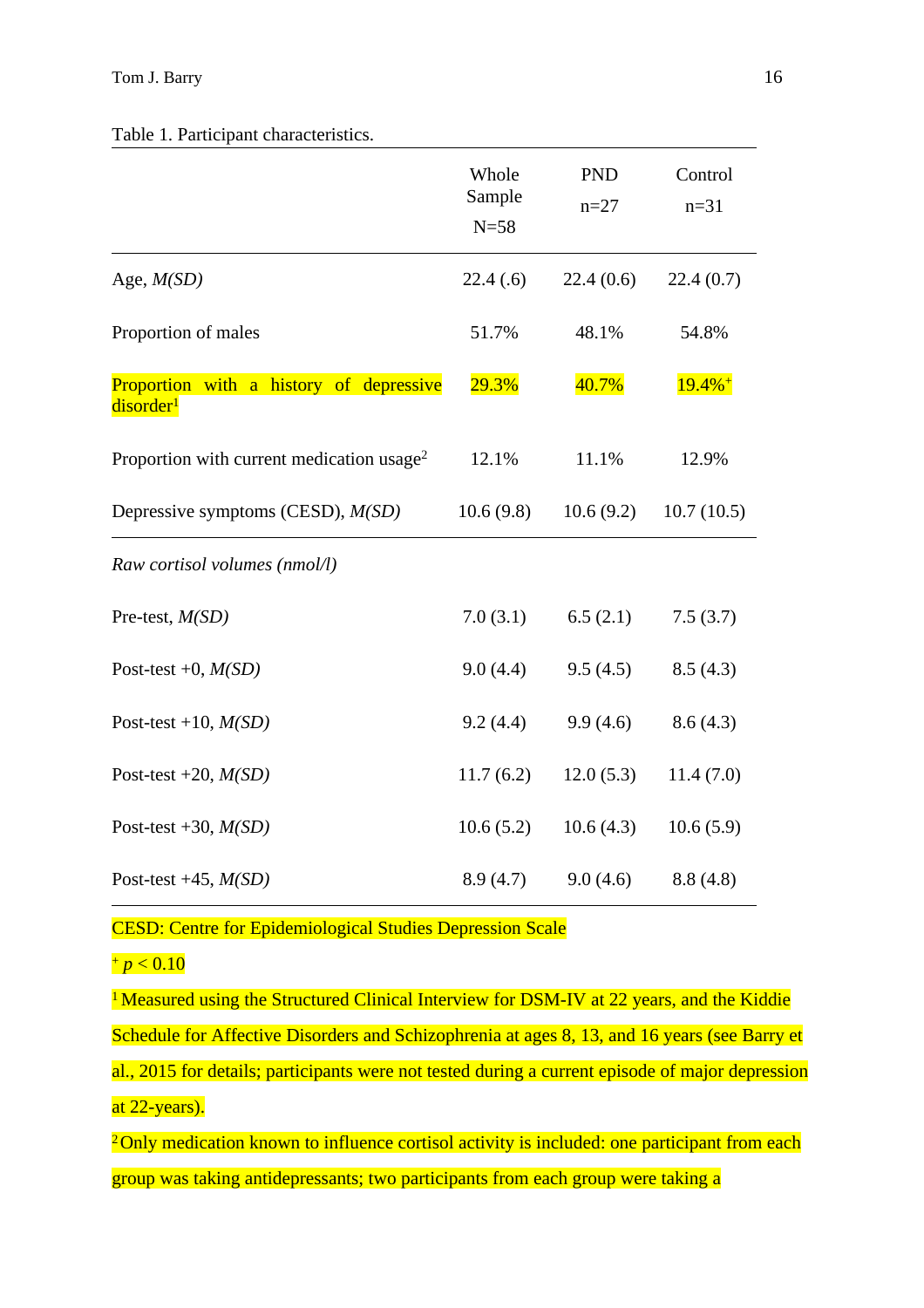contraceptive pill; and one control participant was taking thyroid medication. Three participants reported smoking.